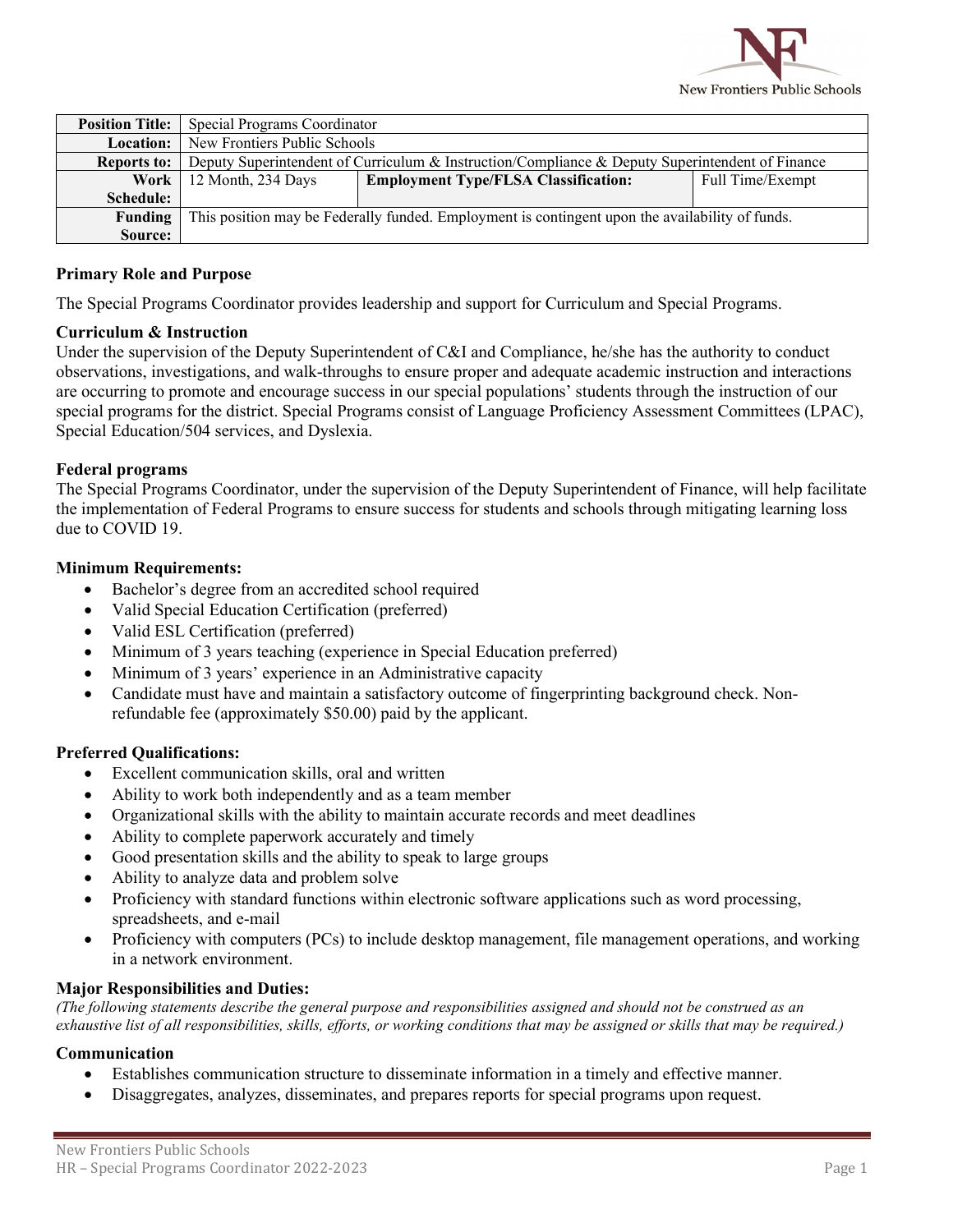- Supports routine cycle of communication of testing requirements between campuses for all special program committees.
- As District Testing Coordinator, this position is responsible for maintaining the integrity and security of STAAR and End of Course Field-testing assessments.

# **Special Program Responsibilities and Duties for the District:**

- Strengthens internal processes and procedures for Special Programs
- Collaborates with Special Education Director to maintain data and other records in compliance with MTSS process, SPED program policies and submits required reports.
- Supports District Special Education Programs and Compliance by participating in the planning and implementation of services, providing training and resources, and coordinating with other special program staff in implementing special programs.
- Supports campus administration in Case Manager's duties by attending District Admission, Review, and Dismissals (ARDs) as assigned
- Monitors and coordinates compliance of Special Programs and implements internal audit process of records at the district level.

# **Federal Program Responsibilities and Duties for the District:**

- Assists administration with gathering, compiling, and analyzing federal funds information.
- Reviews Federal expenditure-related paperwork to ensure sufficient funding, accuracy, and compliance.
- Provides guidance to District staff at all levels regarding the proper use of federal funds.
- Conducts periodic audits of federal program documentation for compliance with rules, regulations, policies, and procedures (local, state, and federal).
- Supports the District Improvement Planning process and review School Improvement plans to ensure alignment with Program plans and budgets.
- Initiates monthly reviews of federal grant budgets.
- Remains current on laws and requirements regarding federal funds and meets with related staff to interpret and implement regulations including TAPR, RDA, and SPP.
- Assists administrators in budgeting and managing federal funds.
- Assists in data gathering, assessments, and evaluation of federally funded interventions.

## **Growth and Development**

- Supports a district wide understanding of Special and Federal Programs as mandated by Texas Education Agency (TEA) and Individuals with Disabilities Education Act (IDEA).
- Collaborates on professional development activities for teachers, staff and learning community to understand and implement special and federal programs.

## **Communication**

- Presents information accurately through clear communication skills.
- Maintains confidentiality of all district, campus, student, and family information.
- Keeps abreast of current trends and updates through list serves and meetings.
- Creates and maintains a professional relationship with colleagues, students, parents, and community members.

#### **Additional Job-Related Duties:**

- Must be punctual and maintain an excellent attendance record
- Maintains emotional control under stress